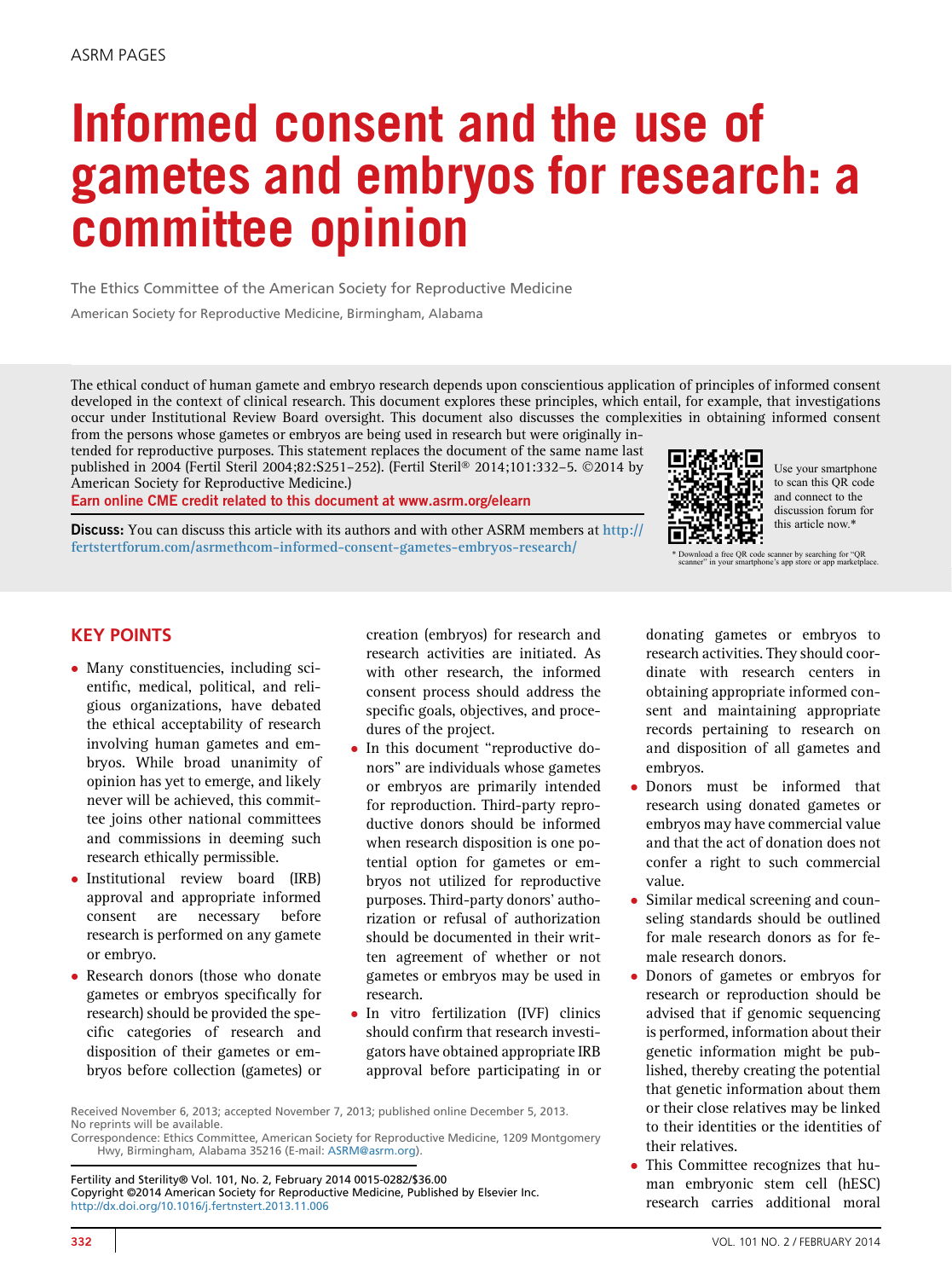issues and refers members to the Ethics Committee Report ''Donating spare embryos for stem cell research'' [\(1\).](#page-2-0)

Many constituencies, including members of the scientific, medical, political, and religious communities, have debated the ethical permissibility of research involving human gametes or embryos. While broad unanimity of opinion has not yet emerged, national commissions and other national groups have affirmed the ethical permissibility of such research; research findings have been published in their respective reports (1–[5\).](#page-2-0) In view of the level of interest in human embryo and gamete research, this Committee advises that the investigator bear the burden of demonstrating that the proposed studies merit using human gametes or embryos, that there is no adequate alternative research methodology, that the study is likely to yield important scientific or clinical data, that the number of gametes or embryos will be the minimum required for adequate study design, and that risks to donors will be minimized.

This Committee emphasizes that a critical component of ethical research includes the investigator's obligation to obtain IRB approval for the research project and informed consent from every prospective study participant prior to any research use of his/her donated cells, embryos, or tissues.

In the field of assisted reproduction, the following cells and tissues might be studied: oocytes, spermatozoa, nonviable or abnormal embryos, abnormally fertilized embryos that will not be transferred to the uterus, normal fresh or frozen embryos donated by IVF patients who no longer wish to use the embryos for reproductive purposes, ovarian tissue, testicular tissue, or gametes obtained to generate research embryos but never intended to be transferred. Sensitive ethical and policy issues arise when research involves the destruction of existing viable embryos or the generation of embryos for research that involves their ultimate destruction. This committee recommends informed consent for use in research should be obtained from each cell or tissue donor before any research activities are carried out on any of these cells or tissues. IRB approval is required for all such research.

For the sake of clarity, we use the term "research donors" when referring to individuals who participate in research that involves donation of gametes or embryos directly to research and the term "reproductive donors" when referring to individuals who participate in research that involves donation of gametes or embryos initially intended for reproductive use [\(6\).](#page-3-0) ''Third-party donors'' are individuals who donate gametes or embryos to another individual or couple specifically for reproductive purposes.

Informed consent protects donors and investigators and promotes clarity about the investigator's research plans. Precise statements about intended benefits and methods also address misconceptions patients and members of the public may have about embryo research. The informed consent process for research should make it clear when gametes will not be used for fertility treatment but will not be used only for research.

Reproductive donors (including third-party donors) must be assured that nonparticipation in research will not adversely affect their status in the fertility program.

Donors should be provided with information that addresses the goals and benefits of the research, and investigators should specifically address ethical concerns about embryo or gamete research. Donors should be apprised that the cells or tissues they donate might yield a commercial value. They must also be informed that the cells might be destroyed in the process of research or if not utilized. The IVF facility and research investigators should disclose all conflicts of interests to the donors, including but not limited to financial conflicts of interest.

Clinicians and researchers should acknowledge that prospective research or reproductive donors might change their minds and decide not to donate their gametes or embryos for research purposes. Prospective donors should be informed about the circumstances, procedures, and limitations that will govern the withdrawal of consent. To ensure appropriate informed consent, IVF clinics and researchers should ensure that vulnerable groups and donors are not exploited [\(3\).](#page-2-0) Additionally, similar medical screening and counseling standards should be outlined for male research donors as for female research donors [\(7\).](#page-3-0)

The informed consent process should be led by a clinician competent to explain the nature of the research, its benefits and risks, and to authoritatively answer potential participants' questions. The person or persons on the research team who will have the authority to obtain informed consent should be approved by the IRB. An explanation of the research purpose, when known, is important because prospective donors may be willing to donate for some purposes, such as studies designed to improve success rates in assisted reproduction, but not for others. Investigators should obtain reapproval by the IRB if significant changes are made in the purpose or nature of the research; they may need to engage in a re-consent process with the research donors after a review of the changes. Presence of an impartial third-party witness or ombudsperson is encouraged when appropriate. Donations of gametes or embryos to repositories may allow for more categorical or generic consents such as infertility, embryology, or human health research [\(8\).](#page-3-0) Creation of human embryonic stem cell lines generally requires more detailed consents [\(9, 10\).](#page-3-0)

Reproductive donors should provide consent for specific research studies in a manner similar to that of research donors. Although certain training or laboratory quality control activities involving use of gametes or embryos, including abnormal ones, may not meet federal or local criteria for research, consent for such uses might still be appropriate from reproductive donors. It is understood by this Committee that third-party reproductive donors generally have relinquished all the dispositional authority to their oocytes, sperm, and/or embryos that have been created. To be transparent about this matter, consent should be obtained prior to reproductive donation to allow excess gametes or embryos to be used for research purposes [\(11, 12\)](#page-3-0).

The Committee recognizes that the burden of obtaining clinical informed consent from research donors for the clinical processes involved in the procurement of gametes/embryos rests with the IVF team but that the research team bears the burden for the actual research consent [\(2\)](#page-2-0). For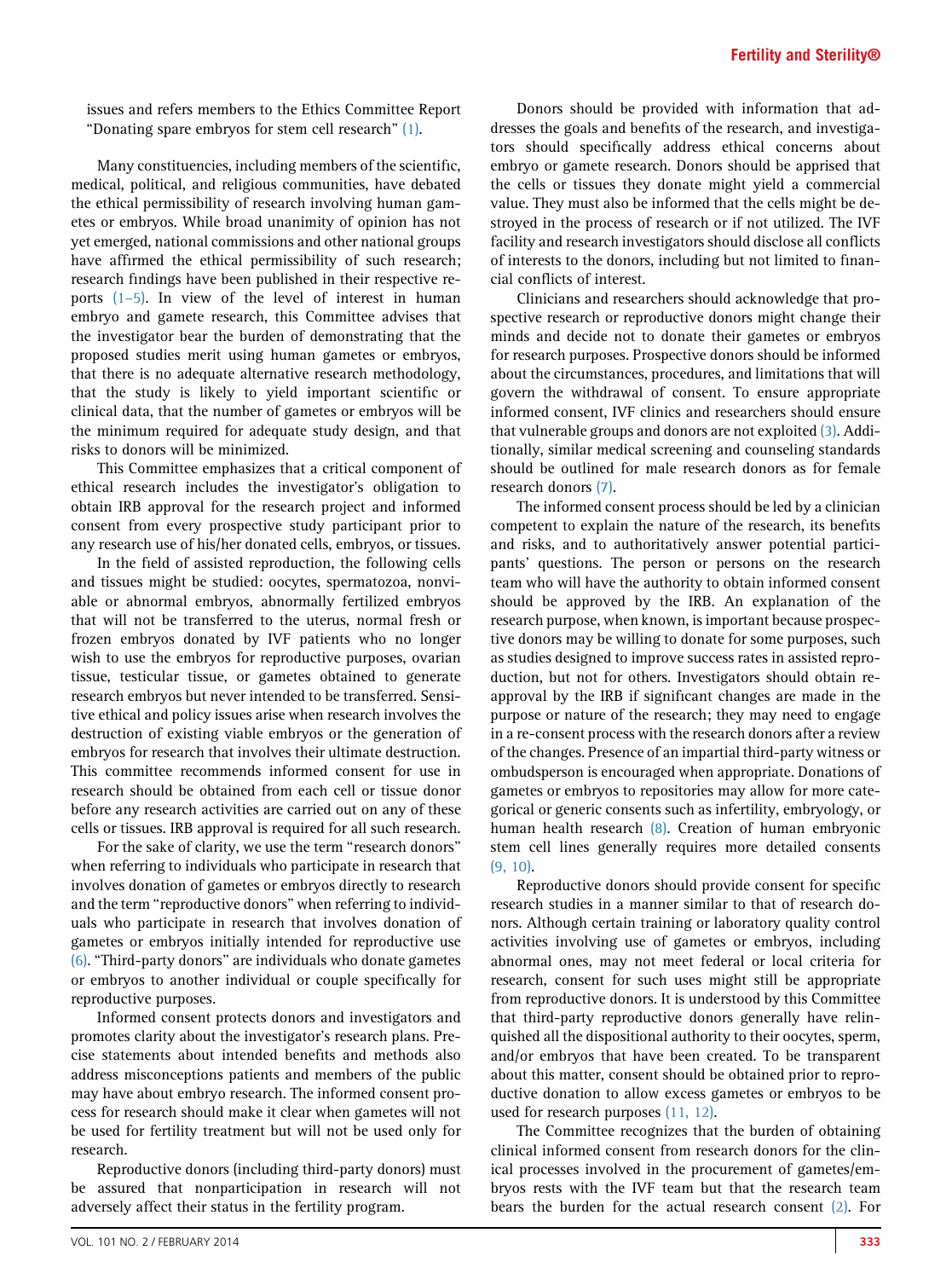<span id="page-2-0"></span>reproductive donors who are having their gametes or embryos used for research simultaneously or at a later date, the informed consent must be appropriately obtained. The Committee refers readers to the 2009 National Institutes of Health (NIH) guidelines (2). The NIH guidelines explain that the gamete or embryo is the subject of research, not the donor(s). We recommend that IRB approval and informed consent be obtained for gamete or embryo research following these guidelines.

Frozen embryos and gametes preserved in the course of fertility treatment may present unique challenges prior to use for research purposes. Consent given during the course of the infertility treatment may not reflect the sentiment of the patient, couple, individual, or reproductive donor at the time of the proposed study. Obtaining consent from a reproductive donor to use his/her frozen embryos or gametes for research is best done after fertility treatment is complete. The person who is best able to obtain consent from a prospective donor is one who is knowledgeable about the research processes but has no vested interest in the procedure(s).

It is understood by this Committee that third-party reproductive donors generally have relinquished all rights to their oocytes, sperm, and/or embryos. Most third-party reproductive donors will be focused on the collection and ''reproductive'' consequences of their donation; informed consent for these third-party reproductive donors is always demanding. Ethically, this Committee feels it is important to assure that third-party reproductive donors understand that the disposition of their gametes or embryos includes both reproduction and potential uses in research.

Regarding the benefits and risks, prospective donors who donate unused gametes or embryos for research should be informed that the benefit will take the form of laboratory quality control, training, and/or advancement of knowledge, and that they may not directly benefit from the study. Prospective donors should be aware that any discoveries from use of gametes or embryos such as the presence of a genetic mutation might or might not be conveyed to them, depending on then-current practice standards for reporting such mutations to patients. Reproductive donors should be advised of the risk that they later might regret not having saved the embryos or gametes for their own use or for donation to other couples or individuals.

The informed consent process and informed consent forms for donors should receive prior approval from the IRB or equivalent oversight committee and include the information deemed appropriate by the Society for Assisted Reproductive Technologies (SART) and ASRM. With research donors, consent to study gametes intended for research should be sought before the collection of a semen sample, oocyte recovery, or tissue sampling, giving potential donors time to consider consent forms and other material. Completed consent forms should be stored in a confidential file that is kept along with the relevant medical records by the appropriate facility. Records should be kept safely according to IRB protocol with arrangements made for transfer of documents should a clinic, clinician, investigator, or research facility cease to exist.

A genome or extended DNA sequence in a public database could be linked to the identity of a gamete or embryo donor, or even a donor's close relatives. Donors of gametes or embryos for fertility purposes and research should be informed of this risk. This risk can be substantially reduced by depositing genome sequences in secure databases. The accuracy of future technology may link the published genetic information to the identity of the donor(s) or that of his or her close relatives [\(13\)](#page-3-0).

In summary, a carefully specified procedure for obtaining informed consent is vital for the ethical implementation of studies involving human gametes and embryos. All research activities must be performed with strict attention to ethical standards including respect for autonomy and confidentiality. Informed consent and active IRB involvement are important features in the ethical conduct of human research.

Acknowledgments: This report was developed by the Ethics Committee of the American Society for Reproductive Medicine as a service to its members and other practicing clinicians. While this document reflects the views of members of that Committee, it is not intended to be the only approved standard of practice or to dictate an exclusive course of treatment in all cases. This report was approved by the Ethics Committee of the American Society for Reproductive Medicine and the Board of Directors of the American Society for Reproductive Medicine.

The following members of the ASRM Ethics Committee participated in the development of this document. All Committee members disclosed commercial and financial relationships with manufacturers or distributors of goods or services used to treat patients. Members of the Committee who were found to have conflicts of interest based on the relationships disclosed did not participate in the discussion or development of this document.

Paula Amato, M.D.; Robert Brzyski, M.D., Ph.D.; Andrea Braverman, Ph.D.; Jean Benward, M.S.W.; Andrea Stein, M.D.; Bonnie Steinbock, Ph.D.; Bruce Wilder, M.D., M.P.H., J.D.; Dolores Lamb, Ph.D.; John Robertson, J.D.; Judith Daar, J.D.; Leslie Francis, J.D., Ph.D.; Mark Gibson, M.D.; Robert Rebar, M.D.; Sean Tipton, M.A.; Senait Fisseha, M.D., J.D.; Steven Ralston, M.D.; Monique Spillman, M.D.; Richard Reindollar, M.D.; Laurie Zoloth, Ph.D.; Elena Gates, M.D.; Lawrence McCullough, Ph.D.

## **REFERENCES**

- 1. [Ethics Committee of the American Society for Reproductive Medicine.](http://refhub.elsevier.com/S0015-0282(13)03259-7/sref1) [Donating spare embryos for stem cell research: a committee opinion. Fertil](http://refhub.elsevier.com/S0015-0282(13)03259-7/sref1) [Steril 2013;100:935](http://refhub.elsevier.com/S0015-0282(13)03259-7/sref1)–9.
- 2. [ESHRE task force on ethics and law. Oocyte donation for non-reproductive](http://refhub.elsevier.com/S0015-0282(13)03259-7/sref2) [purposes. Hum Reprod 2007;22:1210](http://refhub.elsevier.com/S0015-0282(13)03259-7/sref2)–3.
- 3. Obama, Barak. ''Removing barriers to responsible scientific research involving human stem cells.'' Excecutive Order 13505 of (March 9, 2009). Available at: [http://www.whitehouse.gov/the\\_press\\_of](http://www.whitehouse.gov/the_press_office/removing-barriers-to-responsible-scientific-research-involving-human-stem-cells)fice/removingbarriers-to-responsible-scientifi[c-research-involving-human-stem-cells](http://www.whitehouse.gov/the_press_office/removing-barriers-to-responsible-scientific-research-involving-human-stem-cells). Last accessed November 11, 2013.
- 4. The California Institute for Regenerative Medicine. Disease Information. Available at: [http://www.cirm.ca.gov/about-stem-cells/disease-information/](http://www.cirm.ca.gov/about-stem-cells/disease-information/disease-fact-sheets) [disease-fact-sheets](http://www.cirm.ca.gov/about-stem-cells/disease-information/disease-fact-sheets). Last accessed November 11, 2013.